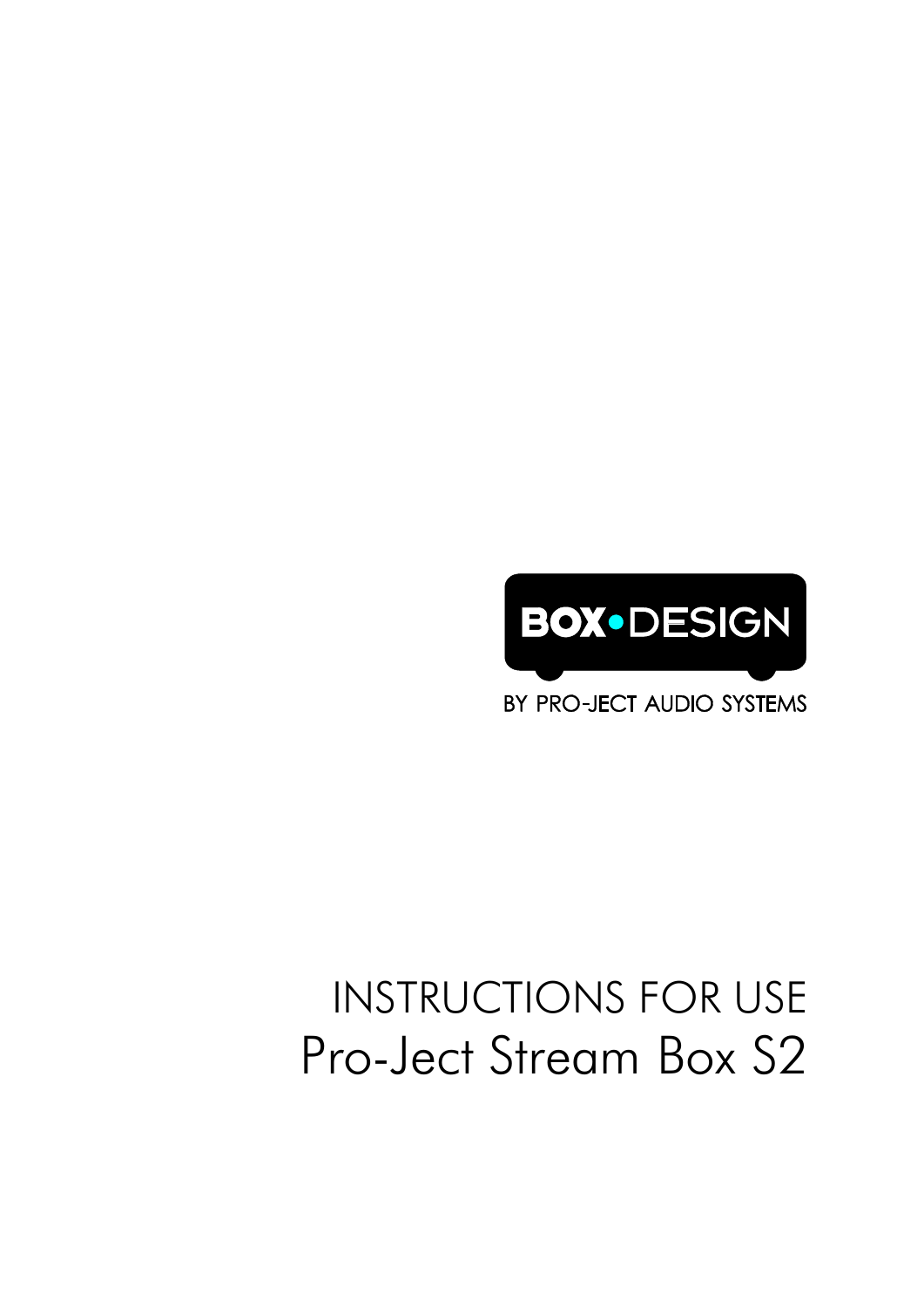Dear music lover,

thank you for purchasing a Pro-Ject Audio Systems streamer. In order to achieve maximum performance and reliability you should study these instructions for use carefully.



*Warning of a hazard for the user, the unit or possible misuse*



*Important notice*

## Safety instructions

*AC outlet voltages vary from country to country. Before connecting to the mains, make sure that the voltage in your area meets the voltage requirements printed on the power supply.*



*The power supply is used to disconnect the unit from the mains. Make sure that the power supply is easily accessible at all times. Never handle the device or the power supply while your hands are wet or damp. Avoid letting liquids enter the device or the power supply. Never place any item containing liquid, such as a flower vase on or near the device. Never spill any liquid on the device or the power supply. Never place any naked flame sources, such as lighted candles on or near the device. The product shall not be used in damp or wet locations, next to a bathtub, sink, swimming pool or any other similar conditions.*

# Connectors



*Make all connections whilst the preamplifier is* disconnected from the power supply *Take care to connect the left and right channels correctly. The right channel is usually marked red, the left channel black or white.* 

# Mains power connection

Connect the low voltage plug from the power supply to the micro-USB socket **Power 5V DC** before connecting the power supply to the mains.

# **Output**

The unit is equipped with 3 outputs: 2x analogue and 1x digital.

- 1. fixed level analogue output RCA socket
- 2. variable jack 3.5mm output
- 3. digital optical output

# Local Inputs

The unit offers 2 inputs: 1. USB input for USB flash disk and drives located on the front panel 2. Line input (jack 3.5mm) on the rear panel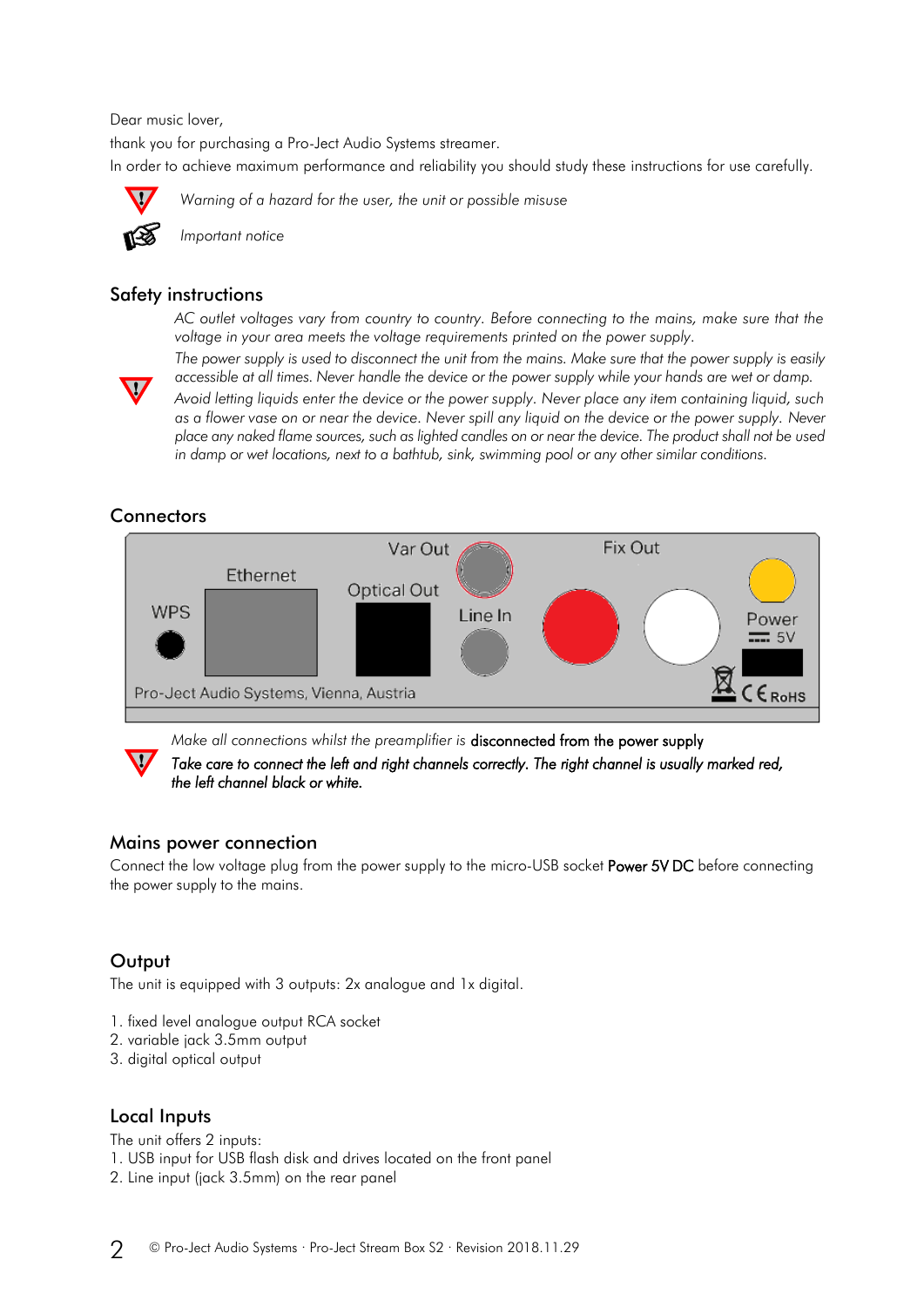#### Frontpanel



# To switch on from standby or to standby

The push button on the front panel of the unit alternately turns the power on or returns it to standby mode. The blue LED above the stand-by push button shows that the unit is switched on.

#### Local

The frontpanel button Local activates Line in input, the blue LED lights up when the local input is activated. The network player must be switched back to a network source from within the mobile App.

# Installation and first use

The unit can be connected to the network/internet via a wired or a wireless connection.

Wired connection: Connect the LAN cable from your network to the Ethernet socket on the backpanel.

Wireless connection (WiFi):



*Make sure that antenna is mounted to its connector on the backpanel.*

There are more options of how to connect the streamer to a wireless network.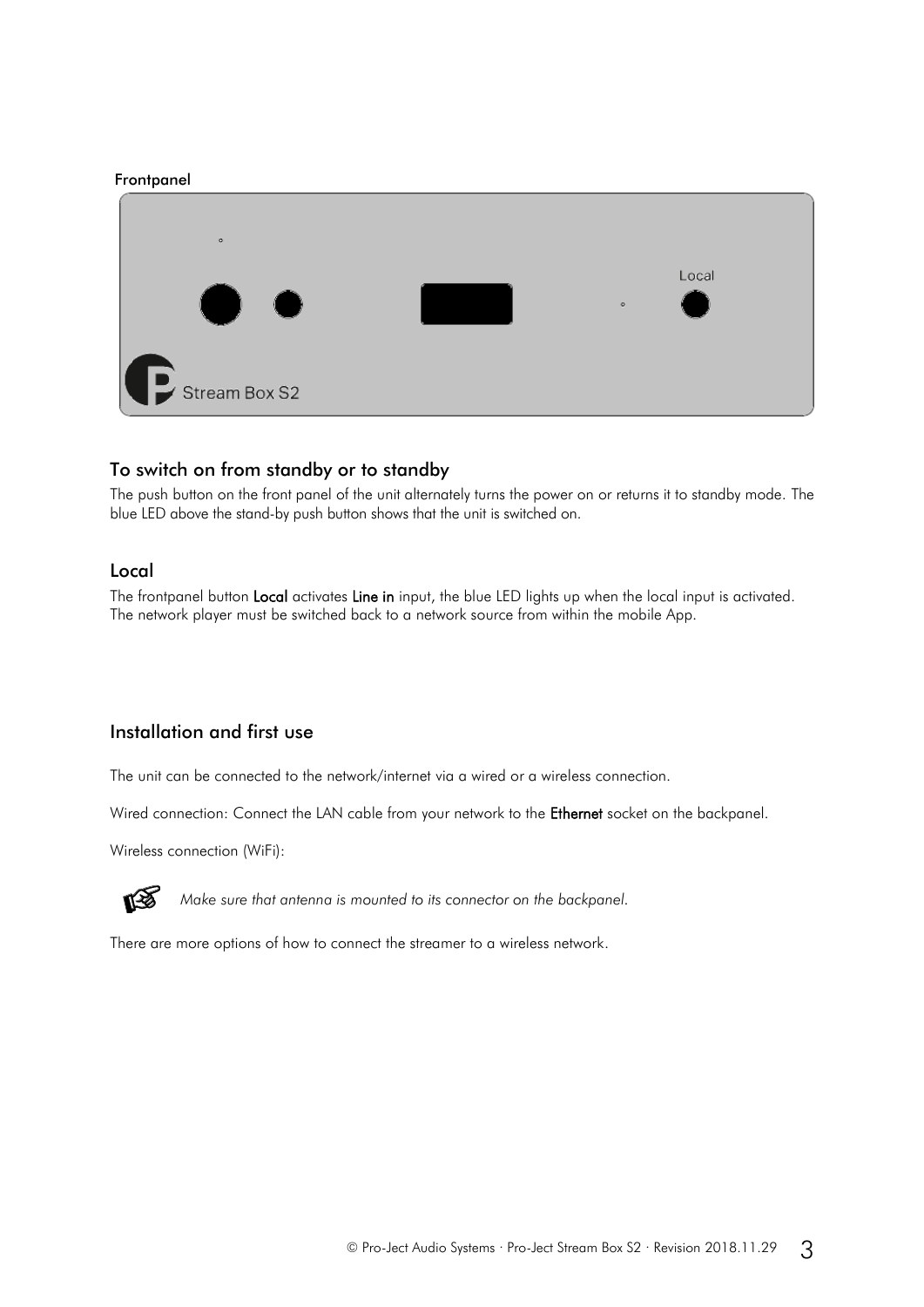# WiFi Connection via mobile App:



Download the "Pro-Ject Stream S2" App from the Google Play Store (Android) or the App Store (iOS) to your mobile device. Open the app and press the  $+ +$ Symbol in the right upper corner.



You are now prompted to connect to the Stream Box S2's integrated Hotspot (Stream\_Box\_S2\_E690 or similar, depending on each unit). Go to the WiFi System Settings on your mobile device and connect to this Hotspot. Afterwards, open the Pro-Ject Stream S2 App and continue with the setup.

Chose your desired home network and enter your password. Your Stream Box S2 is now connected to your Wi-Fi.

Connect your mobile device to that same home network, you just connected your Stream Box S2 to, and you are now able to control the Stream Box S2 via the Pro-Ject Stream S2 app.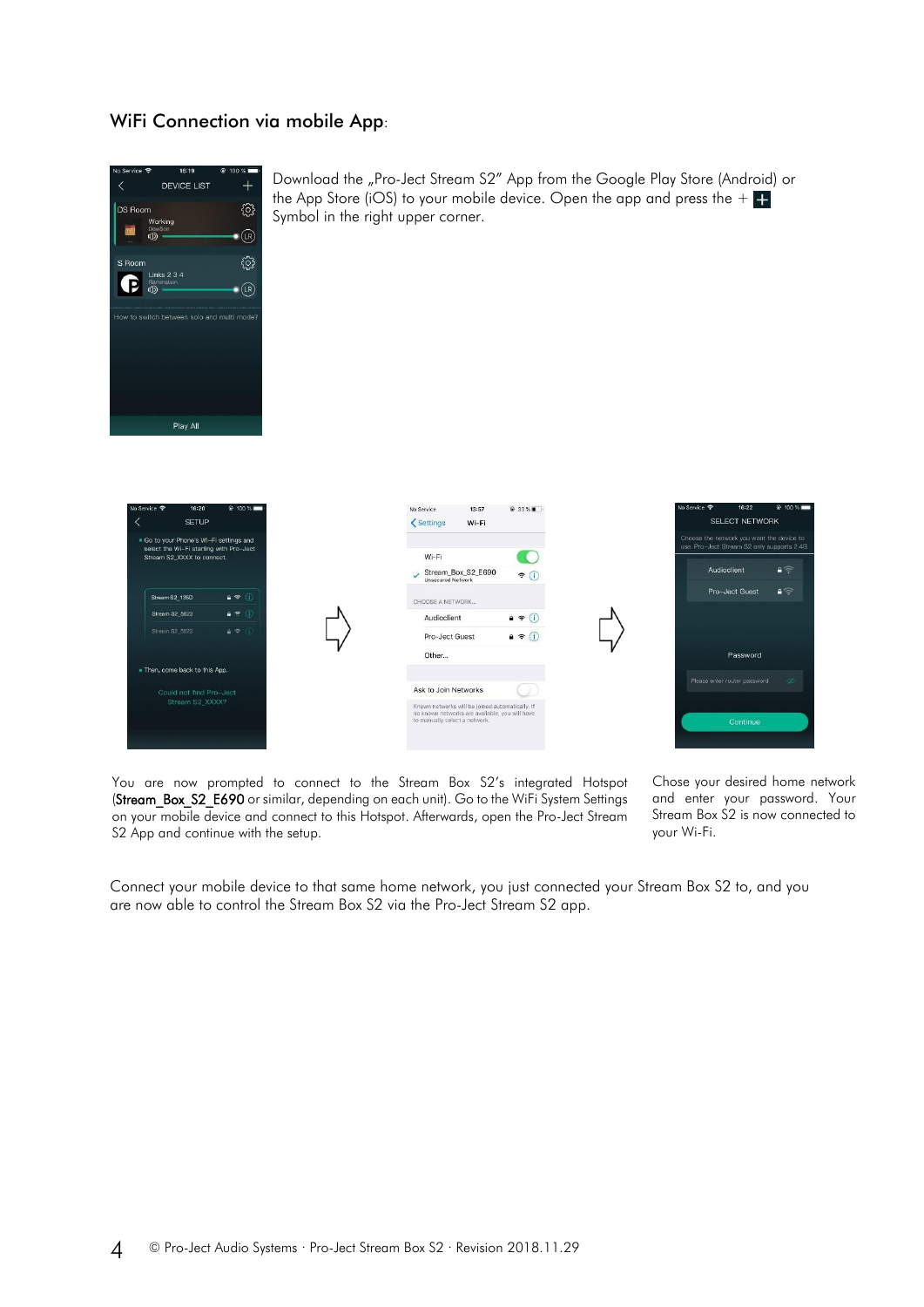# WiFi connection via Web-Interface:



The Stream Box S2 can be connected to a wireless network using any web browser. To do so, connect your mobile device to the integrated Hotspot of your Stream Box S2 (Stream\_Box\_S2\_E690 or similar, depending on each unit).

Open a web browser and enter [http://10.10.10.254](http://10.10.10.254/) into the address bar. You'll get to the web interface and can now choose your home network and enter your password to connect to your WiFi.

Connect your mobile device to that same Wifi, you just connected your Stream Box S2 to, and you are now able to control the Stream Box S2 via the Pro-Ject Stream S2 app.

#### Reset WiFi settings



Press the WPS button on the back of the device (see picture) to reset the Stream Box S2's network configuration. The integrated Hotspot will be activated again and you can connect your Stream Box S2 to a new wireless network.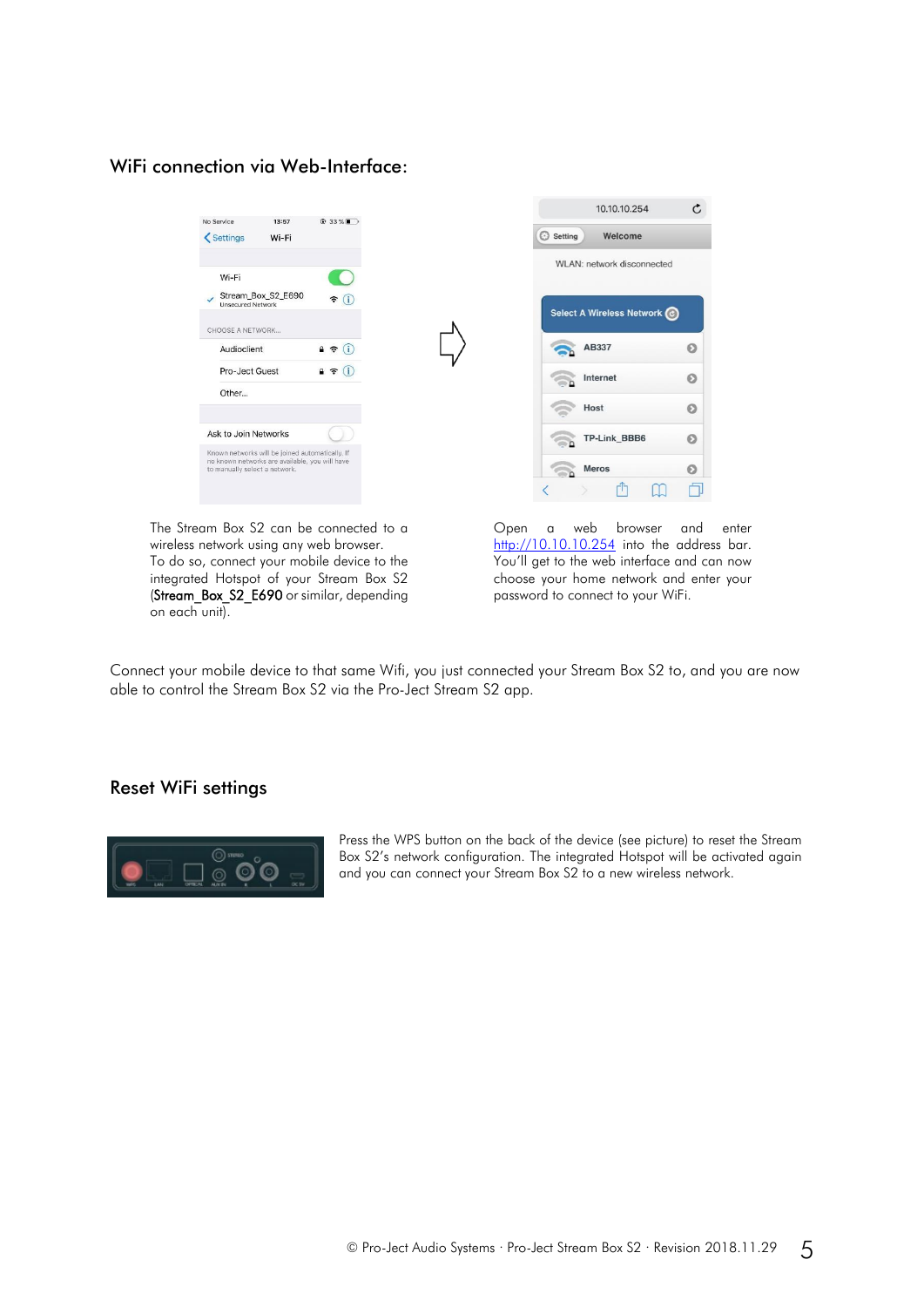# Using the "Pro-Ject Stream S2" App

The App is divided into three main pages, which are accessible by swiping to the left or right.



#### Left-Side Page

Choose your playback or streaming source and add or remove services from your list:

-Music that you added to your favorites will be displayed under  $\heartsuit$  Favorites **Favorites** 

-Network and Media server, locally stored music on the mobile device and USB sources:  $\bigcap_{n=1}^{\infty}$  My Music

- Phone: access to music stored on your mobile device
- Home Music Share: access to all music in network locations
- My playlists: creating and managing of playlists
- Recently played: list of recently played music
- USB: access to USB storage; only displayed when USB Stick or HDD is connected

-Internet Radio: Tuneln and **49** iHeartRadio -Streaming Services: S spotify und \*\*\* TIDAL -Under  $\leftarrow$  Add More Services you can add or remove different music services to your list -External Input:  $\Box$  Line In (also available with the push of a button on the front panel)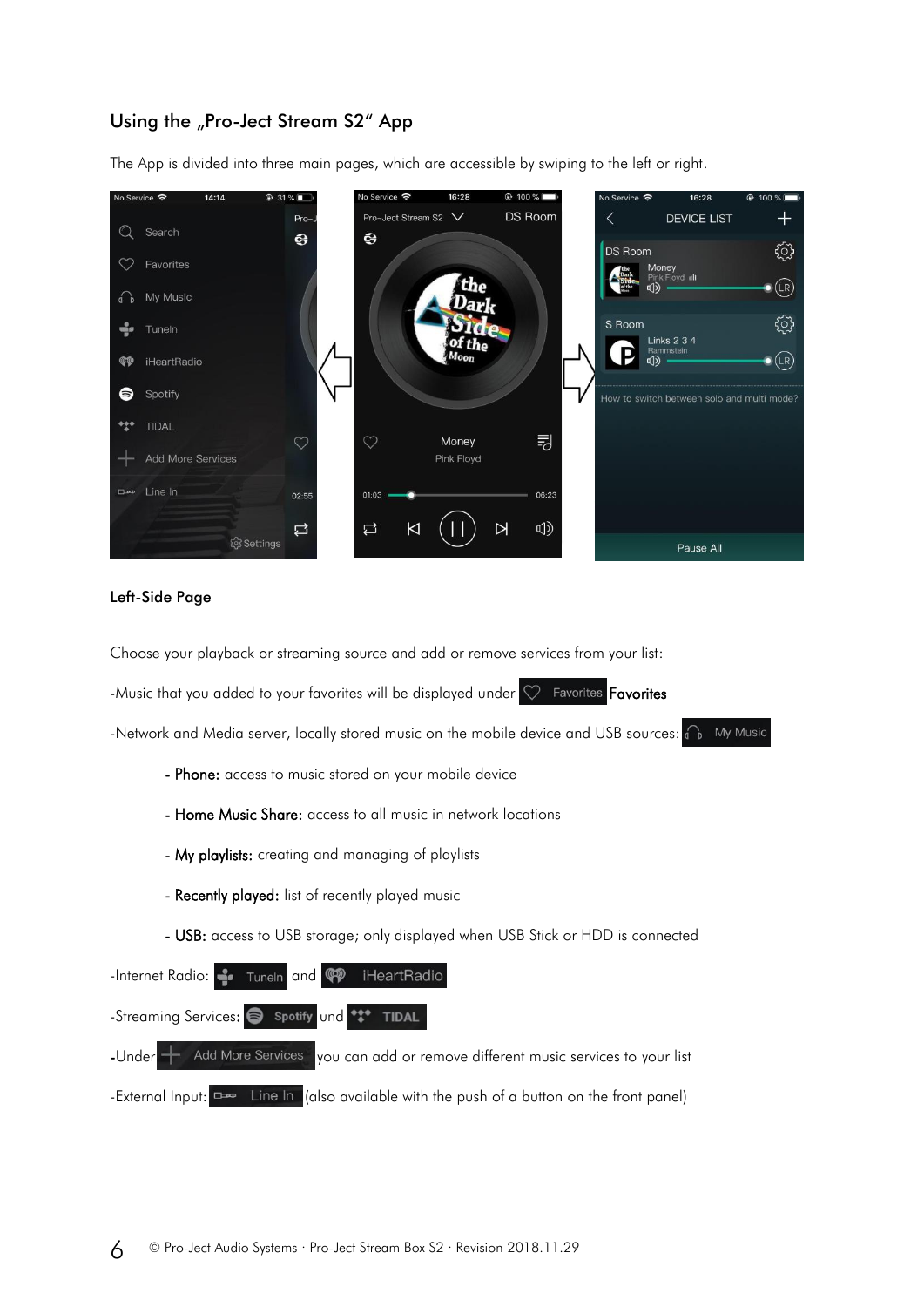#### Center Page



This page allows you to control the currently played title. You'll find information like album art work, title name, artist name and some additional meta data and a volume control. The heart symbol  $\bullet$  allows you to add tracks to your favorites. The  $\overline{3}$  symbol on the right-hand side accesses your current playlist and allows you to remove upcoming tracks from the playlist. The Center Page is also used as a sub-menu for the Left Side Page. The arrow symbol  $\vee$  in the top middle of the Center Page takes you to the currently active sub-menu. Once in the sub-menu, you can move back to the Center Page by tapping the bottom part of the screen.

#### Right-Side Page

The Right-Side Page displays all Stream Box S2 devices currently found in your network and their status: Name, currently played music, volume and the Basic System Settings  $\circledS$  menu.

You can choose which unit you want to control or group multiple units together into a multi-room mode





Drag one device on top of another to group them into a multi-room mode. You can now control both Stream Box S2 devices at the same time and, amongst other things, play the same music in different rooms. You can alternatively set up a multi-mono mode, where each device only plays either the left or right channel separately. Use the LR Symbol  $\circledR$  to configure the channels that are being played on each device.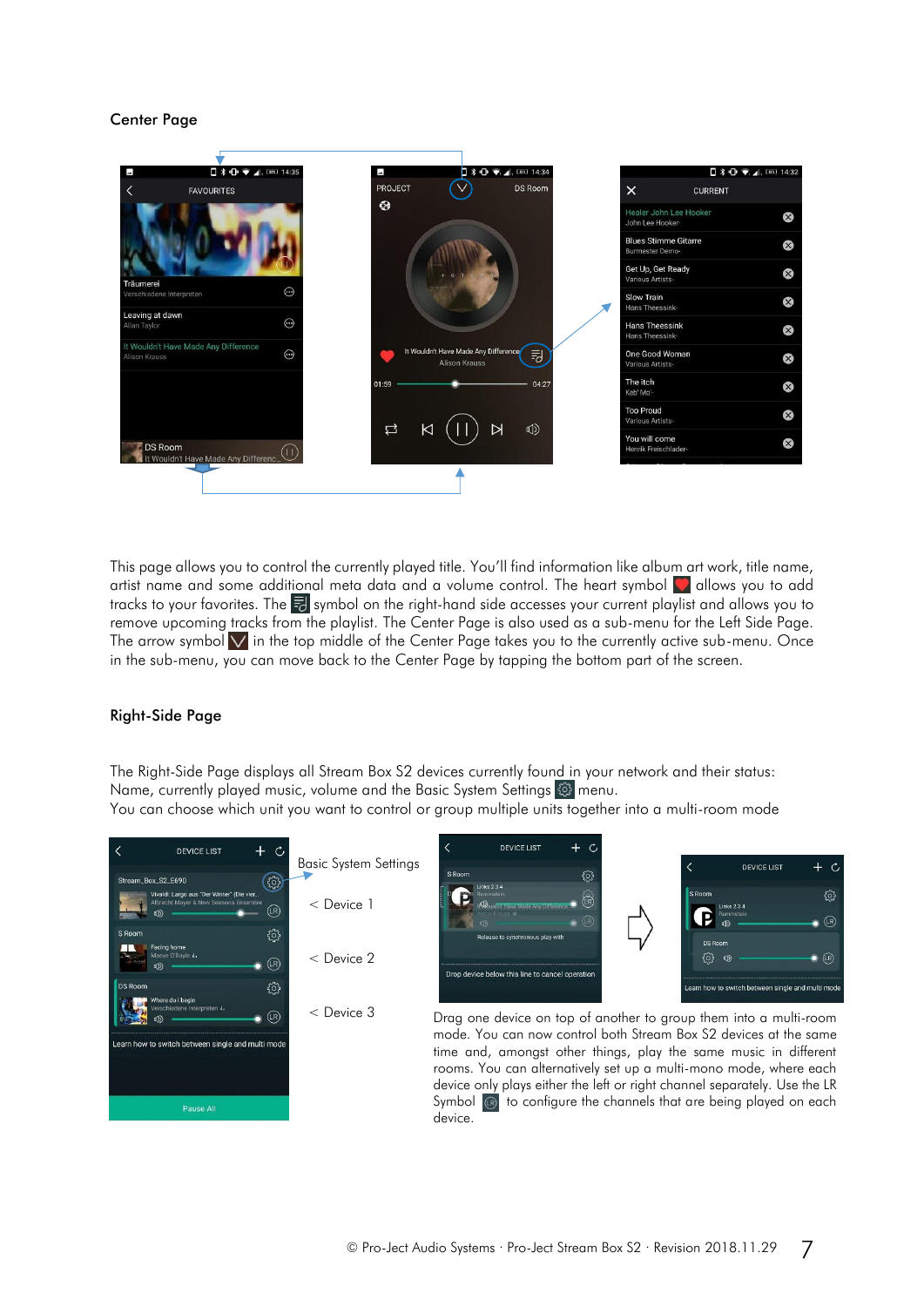# Create and manage playlists



Under **O** My Music on the Left-Side page, you can view and manage your playlists. To create a new playlist, choose the menu:

**My Playlists** 



Here you find a collection of all your playlists. Choose Edit to create a new playlist or modify an existing one.



The  $+$  symbol  $+$  allows you to create a new playlist. The notebook symbol  $\blacksquare$  modifies an existing one.



Tracks that you have already added to your favorites, can be added to a playlist with the  $\bigodot$ symbol.





add the track to.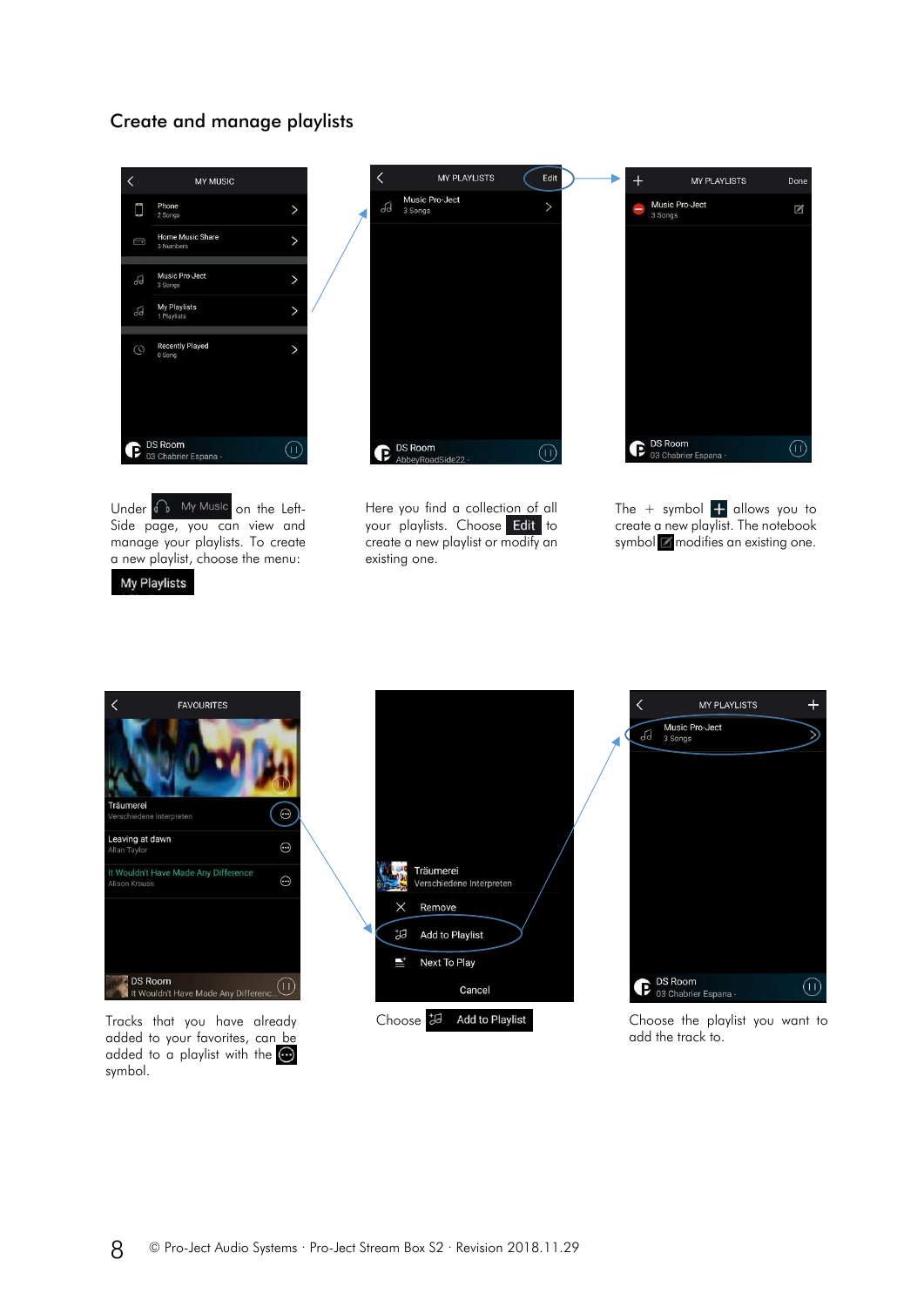# Basic System Settings

The Basic System Settings can be accessed via the  $\circled{3}$  symbol on the Right-Side Page.

Stream\_Box\_S2\_E690

Rename 8 Speaker Info Preset Content Alarm Clock Sleep Timer



Sleep Timer allows you to define a period of time after which the Stream Box S2 automatically enters stand-by mode.

#### Integrated Hotspot

**Back** 

| Wi-Fi Status          | Audioclient        |
|-----------------------|--------------------|
|                       |                    |
| Wi-Fi Strength        | 26%                |
| IP                    | 192.168.11.125     |
| <b>MAC</b>            | 00:22:6C:AF:E6:90  |
| <b>Hotspot Status</b> |                    |
|                       |                    |
| SSID                  | Stream_Box_S2_E690 |
| Personal Hotspot      |                    |

#### Factory Reset

| Wi-Fi password                                                                                                           |                                                         |
|--------------------------------------------------------------------------------------------------------------------------|---------------------------------------------------------|
| The hotspot will be hidden when the speaker is<br>connected to the home LAN, and will visible again<br>factory settings. | if connection is lost or the speaker is restored to its |
| Other Information                                                                                                        |                                                         |
| <b>Speaker Name</b>                                                                                                      | Stream Box S2 E690                                      |
| <b>Firmware Version</b>                                                                                                  | 3855261                                                 |
| <b>Build Date</b>                                                                                                        | 20180326                                                |
| UUID                                                                                                                     | FF3100436D459DFD688257DF                                |
| Audio Prompts Language                                                                                                   | EN_US                                                   |

An important setting is the hotspot status. After connecting your Stream Box S2 to a WiFi network for the first time, the integrated hotspot is automatically hidden. If you want to connect to this hotspot again you have to turn off "Need Hide SSID", like in the screenshot to the left and set a password. After connecting to the hotspot, you can access the Stream Box S2 by entering [http://10.10.10.254](http://10.10.10.254/) into the address bar of a web browser, to for example connect to a new home WiFi.

Allows you to reset the Stream Box S2 to factory settings.